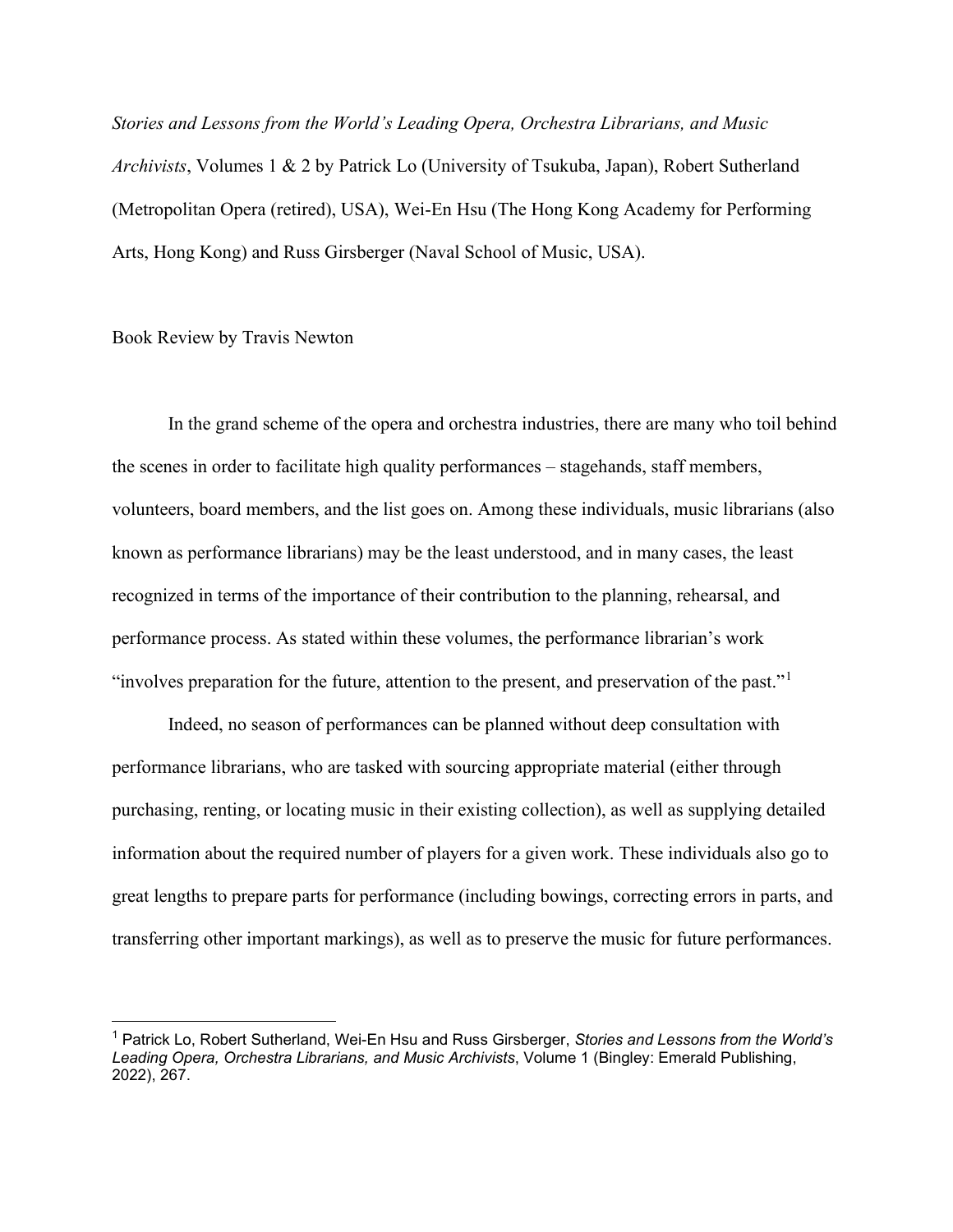In short, because of the nature of how orchestral musicians perform, the notes, markings, and condition of printed music is of utmost importance, and the weighty responsibility of sourcing, preparing and preserving these materials falls on the performance librarian.

 For these reasons, this two-volume set is of high value for anyone who is interested in understanding how orchestras work. There is precious little published literature that delves into the inner workings of orchestras, much less into specific aspects of their operations. Therefore, those who would like a glimpse of how orchestras and opera companies operate and the people who drive their success will glean a tremendous amount of information from this text. Composed of interviews with dozens of music librarians and archivists, the first volume focuses on those working in North and South America, while the second features interviews with individuals in Europe and Asia. The result is a remarkably global and holistic view of a very specific field.

 The efforts toward broad representation that the book undertakes should not go unmentioned. In addition to its global scope, the librarians featured are diverse in terms of gender, age, and ethnicity. That said, it does seem that the world of music librarianship, not unlike the world of classical music, lacks overall racial diversity – certainly a shortcoming for the entire field of orchestral music.<sup>[2](#page-1-0)</sup> The book does, however, highlight librarians who are at various stages of their careers, including veterans and relative newcomers. The fresh perspectives offered by those who have joined the field more recently seem to be welcomed by those already doing the work – not surprising given the general interest of music librarians of always learning more.

 One point that the book makes very effectively is that, in general, performance librarianship is a profession in which the majority of training is on the job, not through a formal

<span id="page-1-0"></span><sup>2</sup> Aaron Flagg, "Anti-Black Discrimination in American Orchestras," *Symphony*, Summer 2020, [https://americanorchestras.org/anti-black-discrimination-in-american-orchestras/.](https://americanorchestras.org/anti-black-discrimination-in-american-orchestras/)